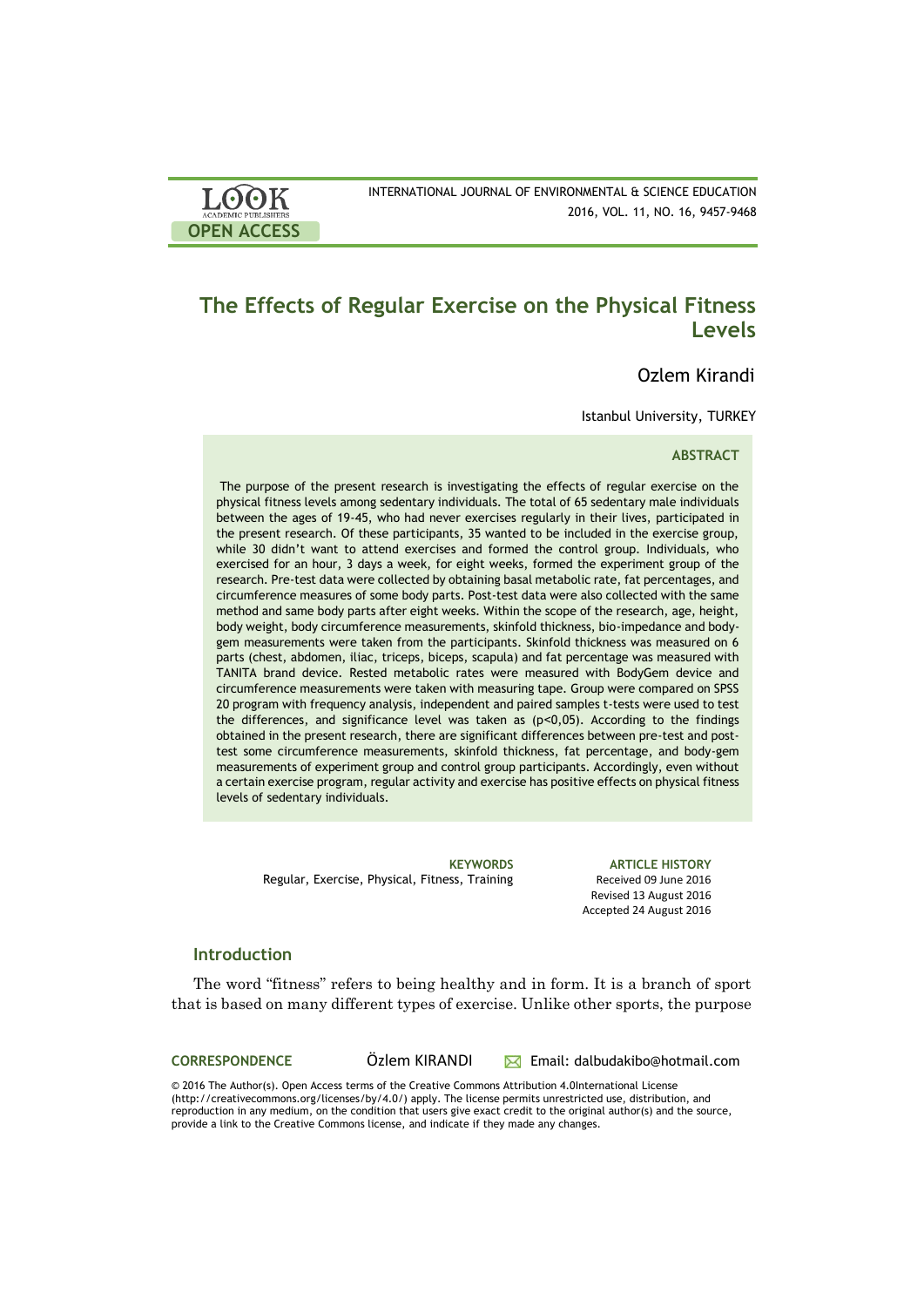of fitness is working out and all muscles one by one with or without implements, in order to tighten and strengthen the muscles. Actually, all branches of sport include the exercises used in fitness or an exercise specific to one branch of sport may be included in fitness, because there are certain muscle groups that are mainly used in every branch of sport. Many of the exercises that are done for the coordination of these muscle groups are also used as fitness exercises (Akgül, 2016).

This branch of sport is different than body building in two important aspects: first, it is done for health not building muscles. Additionally, in fitness training, cardiovascular workout (exercises that puff you out, burn out calories, and provide wellness, such as running, and cycling) is done along with weights. For this reason, muscles don't grow much, just become tighter and more aesthetic (Akgül, 2016).

This type of sports, which based on the idea of strengthening the body, can be done in different places and with different methods based on the preferences of the individuals. Exercise methods that are used almost in every branch of sport, can be easily observed during fitness trainings (Stutley and Stutley, 1977; Persis, 1999).

Before starting fitness exercises, individuals should be informed of the risks. They should wear suitable clothes, and be careful about their sneakers. They should follow the training programs provided by the expert trainers. They should warmup with stretching work-outs before training to avoid injuries. It is important that moves are done correctly in weight exercises. If they are beginners, they should start with a light program, which should be heavier in time. Additionally, fitness is not only based on training, it requires a regular living and a controlled diet. Diet is very important in fitness, it is one of the main keys of success (Akgül, 2016).

Aerobic fitness refers to the capacity of carrying and using the in-taken oxygen. Aerobic fitness can be developed with large muscle group activities, such as walking, running, cycling and swimming. Additionally, it involves the sufficient functioning of heart, circulation, respiration, muscles, organs and systems. With the recent increase in cardiac disorders, the number of active individuals who do aerobic exercise has increased. Additionally, psychiatrists have become aware of the importance of physical fitness, and suggested activity for their patients. Aerobic exercises decrease anxiety and depression, sedate individuals and help with sleeping (Stutley and Stutley, 1977).

Muscular fitness includes muscle strength, endurance and flexibility. Muscular tonus and flexibility provide a good posture and help with backaches. Strength and flexibility decrease in time. Due to this decrease, individuals may experience myogenic pains and posture disorders. Strength and flexibility workouts develop muscular fitness and help individuals live a healthier life. With the rapid development of technology, people move less today. Experts recommend workouts developing physical fitness in order to minimise the damages resulting from the technological developments (Persis, 1999; Cox, 1980).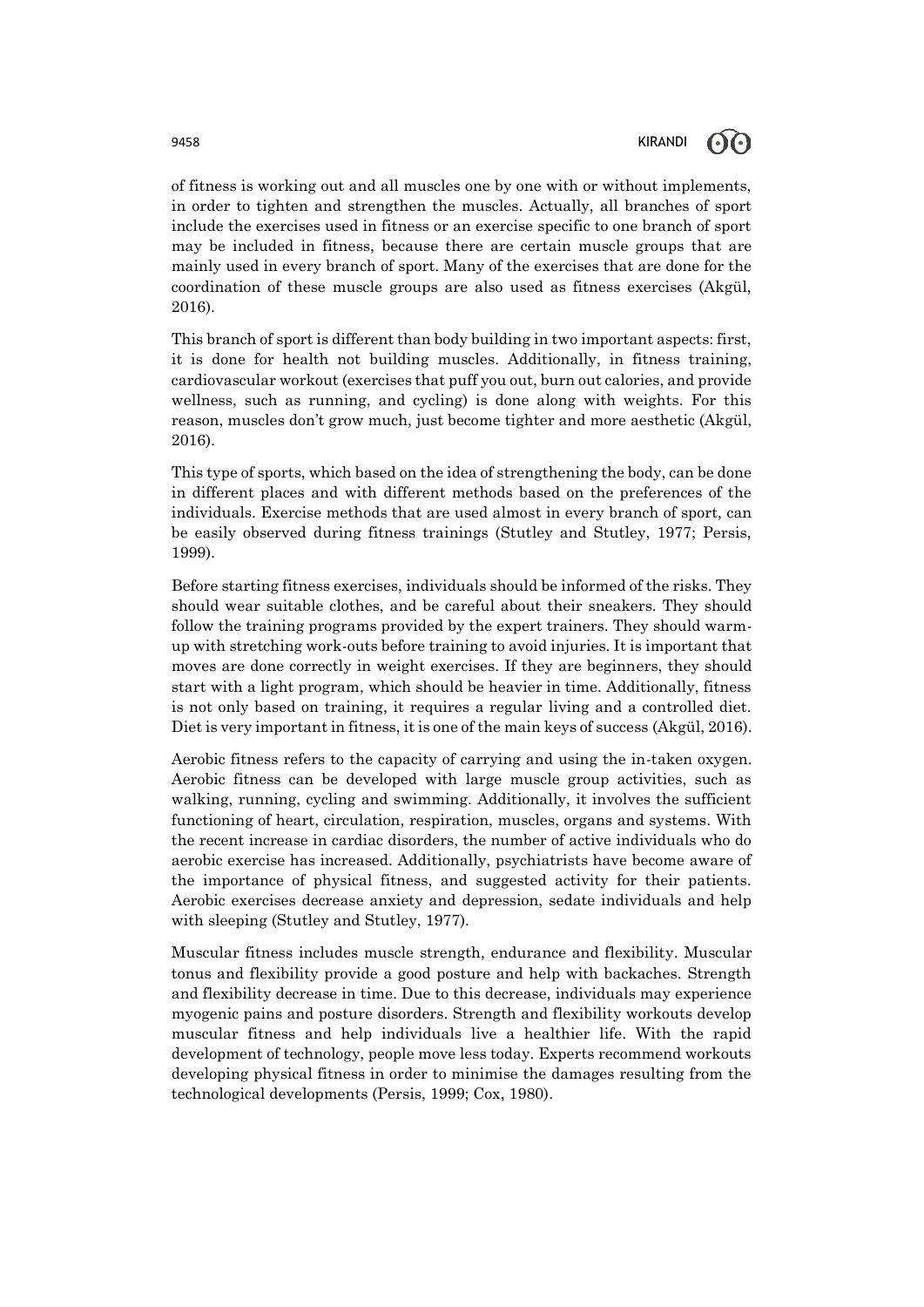The purpose of the present research is investigating the effects of regular exercise on physical fitness levels among sedentary individuals.

### **Method**

The present is an experimental study with pre-test, post-test design, and employed quantitative research methods. The total of 65 sedentary male individuals between the ages of 19-45, who had never exercises regularly in their lives, participated in the present research. Of these participants, 35 wanted to be included in the exercise group, while 30 didn't want to attend exercises and formed the control group. Individuals, who exercised for an hour, 3 days a week, for eight weeks, formed the experiment group of the research. No specific training program was provided for the subjects. They were just asked to do the exercise they liked on the determined days and times in a way not to force their metabolisms and these exercises were monitored by the researcher. The present study differs from others in this way, because the participants were asked to participate in free fitness activities willingly, and act without a professional exercise program.

Pre-test data were collected by obtaining basal metabolic rate, fat percentages, and circumference measures of some body parts. Post-test data were also collected with the same method and same body parts after eight weeks. Within the scope of the research, age, height, body weight, body circumference measurements, skinfold thickness, bio-impedance and body-gem measurements were taken from the participants. Skinfold thickness was measured on 6 parts (chest, abdomen, iliac, triceps, biceps, scapula) and fat percentage was measured with TANITA brand device. Rested metabolic rates were measured with BodyGem device and circumference measurements were taken with measuring tape.

Bioelectrical impedance analysis was conducted with Tanita brand "Tanita-BC 418" model device. The participants were asked not to eat or drink anything but water 4 hours before the measurement, not to consume alcohol and beverages containing caffeine 24 hours before, and not to exercise on measurement day and the measurements were taken under these circumstances.

During the measurements, the participants who did sports 3 days a week were put into device as athletic, and other who didn't do any sport were entered as standard. Measurements lasted for 1-2 minutes for each participant, and body fat percentage, muscle mass, body mass index and other parameters measured with bioelectrical impedance analysis device were printed out with the device.

Skinfold thickness values were measured with Lafayette brand skinfold thickness scale (calliper). For the accuracy of the measurements, they were taken on predetermined body parts. Skinfolds were arranged in a way that muscle tissue wasn't included in the device. Measurements were taken from the right part of the body. Folding procedure was done with thumb and index finger, and the measurement was taken vertically 1 cm away from the folded point. Measurements were taken 4 seconds after applying calliper pressure, and were recorded with 0.1 cm sensitivity. Using skinfold data, body fat percentage was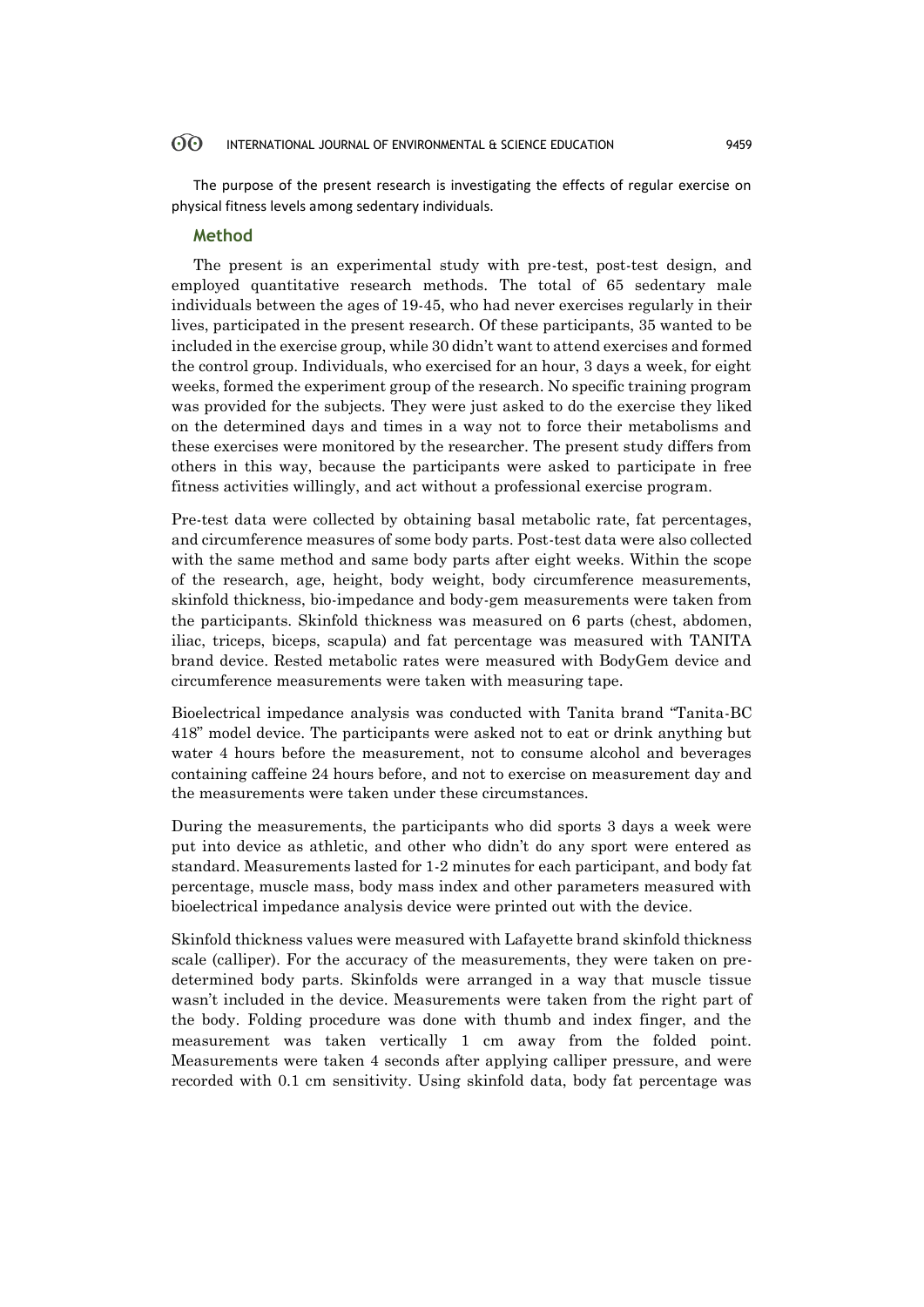

calculated with Yuhasz formula. For reliability, measurements were taken by the same person (Özer, 2009).

Basal metabolism rates of the participants were measured with BodyGem brand rested basal metabolism rate scale. BodyGem device measures metabolism rate indirectly from the inhaled and exhaled respiration gases. Before the measurements, participants were informed of the BodyGem protocol (having eaten at least 4 hours before the measurement, not doing any exercise in the last 4 hours, not consuming any caffeine or any supplements for the last 4 hours, not smoking in the last 1 hour), the measurements were taken in accordance with this protocol. The measurements were taken in a quiet environment, after participants stayed firm comfortable, and breathing normally for 10-15 minutes. During the measurements, the mouthpiece was placed on the face in a way not letting any air out, and a new mouthpiece was used for each participant. Every measurement lasted for 8-12 minutes and the values on the screen of the device after the measurement were recorded (Nieman et al., 2003). Rested metabolic rates were measured with BodyGem device and circumference measurements were taken with measuring tape.

Data obtained in the present research were analysed on SPSS 20 program, and the distribution of all the data were tested with Shapiro-Wilk test. All values in the data set were found at p>0,05 level, which indicated normal distribution, and accordingly statistical analyses of the data were done with parametric tests. Therefore, frequency analysis, independent and paired samples t-tests to test the significance of differences were conducted on data, and significance level was taken as  $(p<0.05)$ .

### **Findings**

In the present research, the researcher first tried to test whether two groups of participants were alike. For this reason, pre-test values were compared, and there were no statistically significant differences between two groups in terms of any of the values at *p*<0,05 significance level. Accordingly, experiment and control groups were similar. Only a small difference was detected between two groups in terms of age averages, which was statistically insignificant (Table 1).

|     | Group                               | N |       |    | Min. Max. Average | Std.<br>Dev. |       | df | р    |
|-----|-------------------------------------|---|-------|----|-------------------|--------------|-------|----|------|
| AGE | EXPERIMENT 35 19 41 27,4857 5,06645 |   |       |    |                   |              |       | 63 | ,076 |
|     | <b>CONTROL</b>                      |   | 30 20 | 45 | 30,0028 6,17000   |              | 1,804 |    |      |

Table 1: Comparison of the Groups in terms of Age

Of the 35 members of the experiment group, the youngest was 19, while the oldest was 41, with the average of 27, and standard deviation values as 5.06. Of the 30 members of the control group, the youngest was 20, while the oldest was 45, with the average of 30, and standard deviation values as 6.17.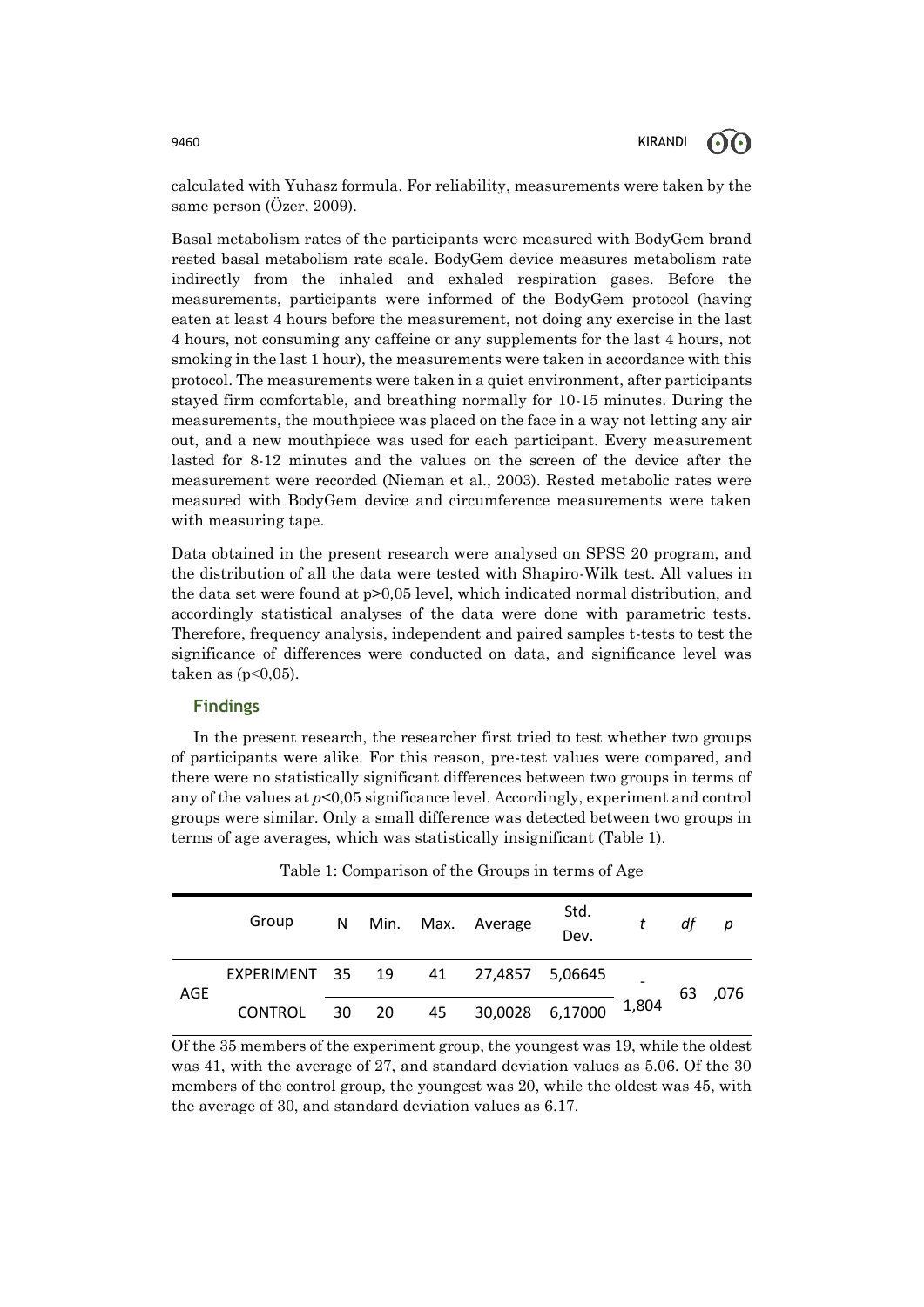|     | Group   |                                  | N Average Std. Dev. t |                 | dt | p |
|-----|---------|----------------------------------|-----------------------|-----------------|----|---|
| BMI |         | EXPERIMENT 35 24,839143 ,6953500 |                       | $-.361$ 63 .719 |    |   |
|     | CONTROL |                                  | 30 24,889833 ,3521395 |                 |    |   |

Table 2: Comparison of the Groups in terms of Body Mass Index

As presented in Table 2, there wasn't a statistically significant difference at p<0,05 level between groups in terms of body mass index pre-test scores. Accordingly, body mass index pre-test scores of participant groups were similar (Table 2).

Table 3: Comparison of Body Mass Index Pre-Test and Post-Test Scores of Experiment and Control Groups

|            | Group                         | N  | Pre-Test<br>Ave. | Post-<br>Test<br>Ave. | Difference | t           | df | р               |
|------------|-------------------------------|----|------------------|-----------------------|------------|-------------|----|-----------------|
| <b>BMI</b> | Experiment 35 24,8391 24,2455 |    |                  |                       | 5936,      |             |    | 8,636 34 ,000** |
|            | Control                       | 30 | 24,8898          | 24,9061               | $-0.0163$  | $-0.364$ 29 |    | .719            |

As presented in Table 3, body mass index post-test score average of experiment group was lower than pre-test score average, and this difference between pre-test and post-test score averages was statistically significant at *p*<0,05 level. On the other hand, there wasn't a statistically significant difference between pre-test and post-test score averages of control group (Table3).

According to paired-samples t-test conducted on the pre-test and post-test scores of the participants, there weren't any statistically significant differences at *p*<0,05 level between pre-test and post-test scores of control group.

| <b>Metho</b><br>d | Value | Group         | N  | Ave.        | Std.<br>Dev. | <b>Diffe</b><br>r. | t    | df | p      |
|-------------------|-------|---------------|----|-------------|--------------|--------------------|------|----|--------|
| Circum<br>ferenc  | Right | Pre-<br>Test  | 35 | 38,085      | 2,1505<br>3  | $-0.428$           |      | 3  | ,000   |
| e<br>Measu        | Calf  | Post-<br>Test | 35 | 38,514<br>3 | 2,3024<br>5  |                    | 4,17 | 4  | $\ast$ |

Table 4: The measurements with statistically significant differences between pre-test and post-test scores for experiment group (\**p*<,05)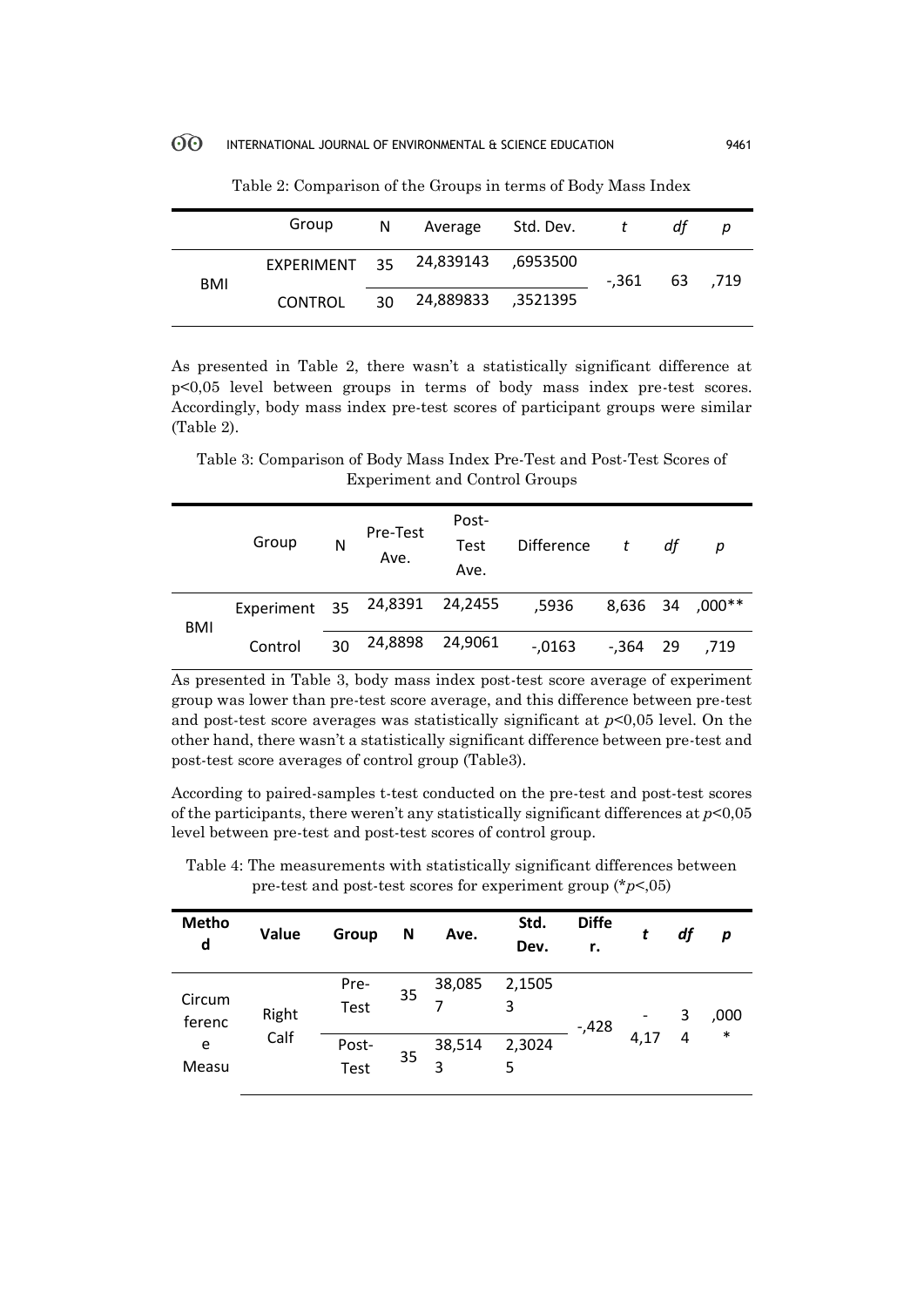| rement       |                   | Pre-  |    | 38,014         | 2,2540                   |          |                |                         |        |
|--------------|-------------------|-------|----|----------------|--------------------------|----------|----------------|-------------------------|--------|
| S            |                   | Test  | 35 | 3              | 3                        |          |                | 3                       | ,001   |
|              | Left Calf         |       |    |                |                          | $-0.371$ | 3,46           | 4                       | $\ast$ |
|              |                   | Post- | 35 | 38,385         | 2,2297                   |          |                |                         |        |
|              |                   | Test  |    | $\overline{7}$ | 6                        |          |                |                         |        |
|              |                   | Pre-  | 35 | 35,358         | 2,9270                   |          |                |                         |        |
|              | UpperAr<br>mRight | Test  |    | 0              | 3                        | $-442$   |                | 3                       | ,021   |
|              | Flex.             | Post- |    | 35,800         | 2,7578                   |          | 2,43           | 4                       | $\ast$ |
|              |                   | Test  | 35 | 0              | 8                        |          |                |                         |        |
|              |                   | Pre-  | 35 | 34,057         | 2,6562                   |          |                |                         |        |
|              | UpperAr           | Test  |    | $\mathbf{1}$   | 1                        |          |                | 3                       | ,045   |
|              | mLeft             |       |    |                |                          | $-428$   | 1,90           | 4                       | $\ast$ |
|              | Flex.             | Post- | 35 | 34,500<br>0    | 2,7089<br>$\overline{2}$ |          |                |                         |        |
|              |                   | Test  |    |                |                          |          |                |                         |        |
|              | Upper             | Pre-  | 35 | 35,071         | 2,9082                   |          |                |                         |        |
|              | Arm Left          | Test  |    | 4              | 6                        |          |                | 3                       | ,003   |
|              | Ex.               | Post- |    | 35,500         | 2,9704                   | $-442$   | 3,14           | $\overline{\mathbf{4}}$ | $\ast$ |
|              |                   | Test  | 35 | 0              | 4                        |          |                |                         |        |
|              |                   |       |    |                |                          |          |                |                         |        |
|              | Upper             | Pre-  | 35 | 34,000         | 2,9053                   |          |                |                         |        |
|              | Arm Left          | Test  |    | 0              | $\overline{7}$           |          |                | 3                       | ,018   |
|              | Ex.               | Post- |    | 34,471         | 3,1551                   | $-0.471$ | 2,48           | $\overline{\mathbf{4}}$ | $\ast$ |
|              |                   | Test  | 35 | 4              | 6                        |          |                |                         |        |
|              |                   |       |    |                |                          |          |                |                         |        |
|              |                   | Pre-  | 35 | 24,657         | 11,727                   |          |                |                         |        |
| Skinfol      | Abdome            | Test  |    | $\mathbf{1}$   | 15                       |          |                | 3                       | ,030   |
| $\mathsf{d}$ | n                 | Post- |    | 28,342         | 15,491                   | 3,68     | 2,27           | 4                       | $\ast$ |
|              |                   |       | 35 | 9              | 82                       | 5        |                |                         |        |
|              |                   | Test  |    |                |                          |          |                |                         |        |
|              |                   | Pre-  | 35 | 88,635         | 12,163                   |          |                |                         |        |
|              | Body              | Test  |    | 0              | $\mathbf{1}$             | 6,25     | 23,9           | 3                       | ,000   |
| Device       | Weight            |       |    |                |                          | 8        | $\overline{2}$ | 4                       | $\ast$ |
| Measu        |                   | Post- | 35 | 82,377<br>0    | 10,615<br>8              |          |                |                         |        |
| rement<br>S  |                   | Test  |    |                |                          |          |                |                         |        |
|              |                   | Pre-  |    | 14,565         | 5,7577                   |          |                | 3                       | ,022   |
|              | %FAT              | Test  | 35 | 7              | 0                        | ,857     | 2,40           | 4                       | $\ast$ |

.

 $\overline{a}$ 

Î.

ı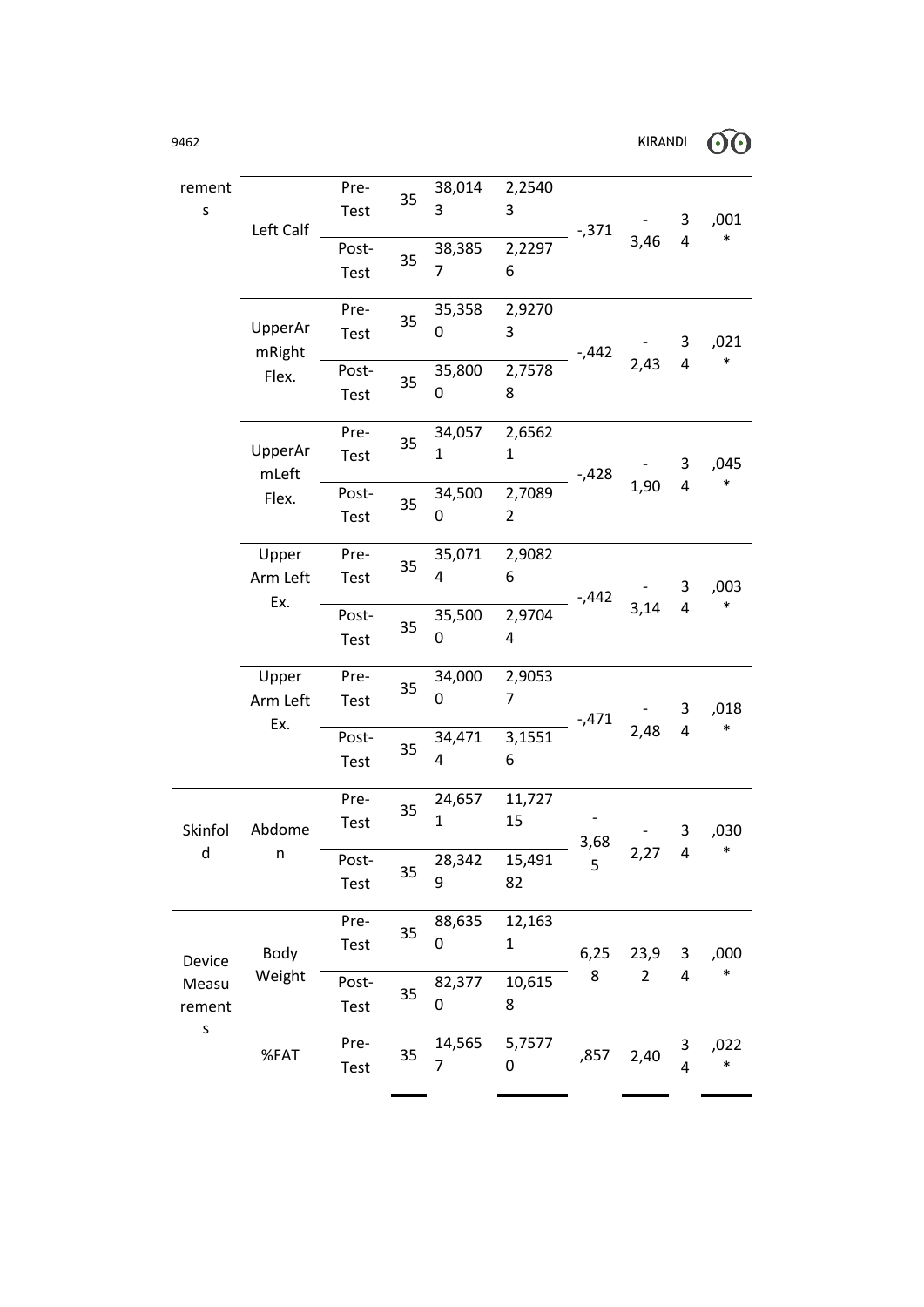|                        | Post-<br>Test        | 35 | 13,708<br>6      | 5,8394<br>9  |                |      |                |        |
|------------------------|----------------------|----|------------------|--------------|----------------|------|----------------|--------|
| <b>FAT</b>             | Pre-<br>Test         | 35 | 12,040<br>0      | 6,1899<br>0  | ,674           | 2,14 | 3              | ,039   |
| <b>MASS</b>            | Post-<br>Test        | 35 | 11,365<br>7      | 6,2834<br>5  |                |      | 4              | $\ast$ |
| Whole                  | Pre-<br>Test         | 35 | 538,00<br>00     | 54,546<br>80 | 10,4           | 2,68 | 3              | ,011   |
| Body                   | Post-<br>Test        | 35 | 527,60<br>00     | 56,191<br>48 | 00             |      | 4              | $\ast$ |
| RightAr                | Pre-<br>Test         | 35 | 241,45<br>71     | 27,413<br>33 | 2,30           | 2,47 | 3              | ,019   |
| m                      | Post-<br>Test        | 35 | 233,00<br>00     | 29,231<br>33 | 0              |      | 4              | $\ast$ |
| LeftArm                | Pre-<br><b>Test</b>  | 35 | 244,08<br>57     | 27,224<br>96 | 2,23           | 2,85 | 3              | ,007   |
|                        | Post-<br>Test        | 35 | 235,60<br>$00\,$ | 28,769<br>06 | $\overline{7}$ |      | $\overline{4}$ | $\ast$ |
| RightLeg               | Pre-<br>Test         | 35 | 14,488<br>6      | 5,3210<br>9  | 1,30           | 2,60 | 3              | ,014   |
| FAT                    | Post-<br><b>Test</b> | 35 | 13,182<br>9      | 4,6997<br>8  | 5              |      | 4              | $\ast$ |
| RightLeg               | Pre-<br><b>Test</b>  | 35 | 11,582<br>9      | 1,0736<br>1  | $-194$         |      | 3              | ,005   |
| <b>FFM</b>             | Post-<br>Test        | 35 | 11,777<br>1      | 1,0786<br>9  |                | 3,02 | 4              | $\ast$ |
| RightLeg<br><b>PMM</b> | Pre-<br>Test         | 35 | 10,954<br>3      | ,98379       | $-0.385$       |      | 3              | ,023   |
|                        | Post-<br>Test        | 35 | 11,340<br>0      | 1,2226<br>3  |                | 2,37 | 4              | $\ast$ |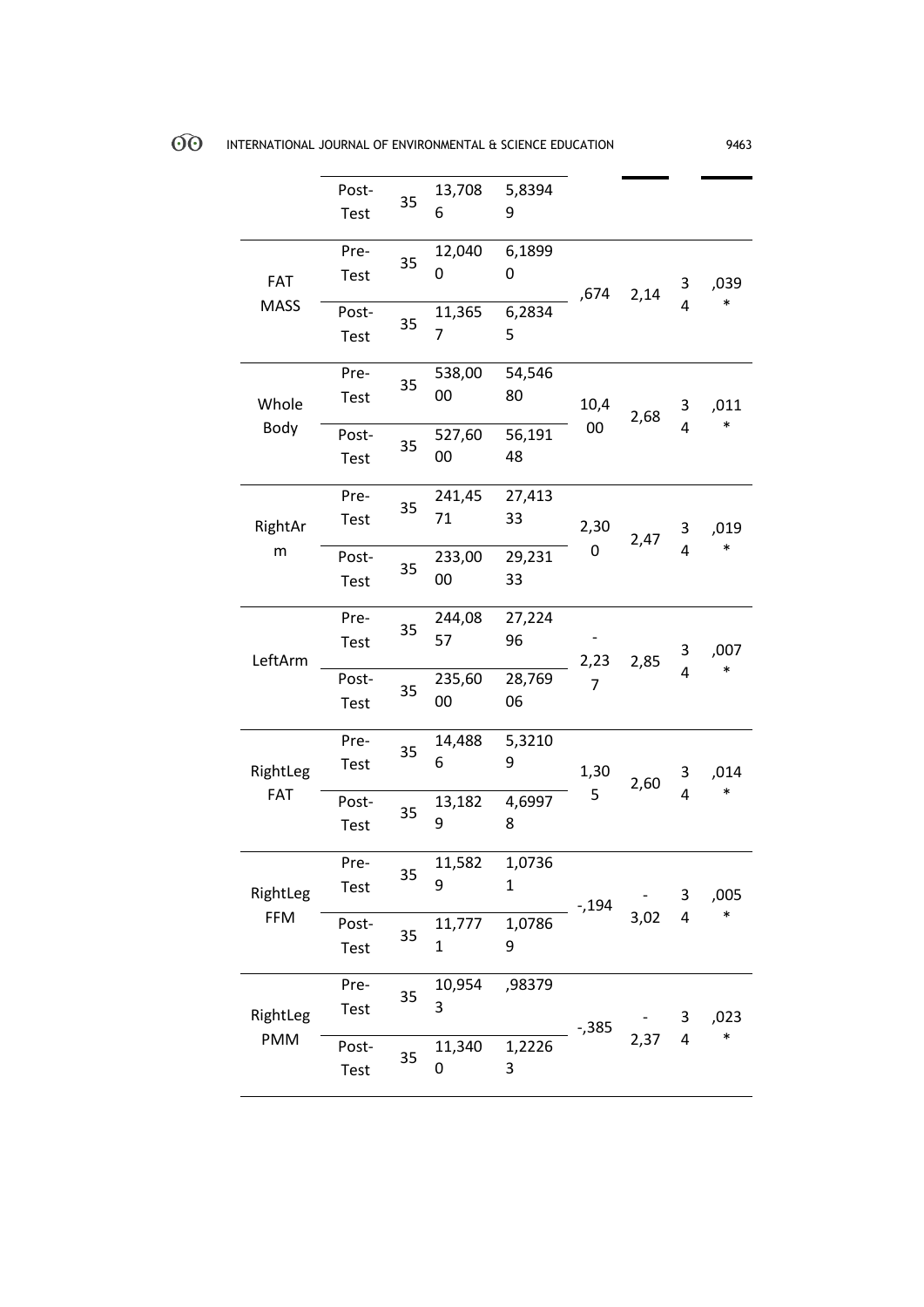| LeftLegF<br>AT      | Pre-<br><b>Test</b><br>Post-<br>Test | 35<br>35 | 14,568<br>6<br>13,851<br>4              | 4,4691<br>6<br>3,9863<br>3 | ,717                 | 2,40 | 3<br>4              | ,022<br>$\ast$ |
|---------------------|--------------------------------------|----------|-----------------------------------------|----------------------------|----------------------|------|---------------------|----------------|
| Right<br>Arm FAT    | Pre-<br>Test<br>Post-<br><b>Test</b> | 35<br>35 | 12,934<br>3<br>14,042<br>9              | 4,9424<br>9<br>4,4722<br>9 | 1,10<br>8            | 2,52 | 3<br>$\overline{4}$ | ,016<br>$\ast$ |
| Right<br>ArmFFM     | Pre-<br><b>Test</b><br>Post-<br>Test | 35<br>35 | 4,1571<br>4,0629                        | ,57817<br>,49592           | ,094                 | 2,05 | 3<br>4              | ,047<br>$\ast$ |
| Right<br>ArmPM<br>M | Pre-<br><b>Test</b><br>Post-<br>Test | 35<br>35 | 4,0857<br>4,0029                        | 1,1193<br>9<br>1,0955<br>8 | ,082                 | 1,88 | 3<br>4              | ,037<br>$\ast$ |
| Left<br>ArmFAT      | Pre-<br>Test<br>Post-<br><b>Test</b> | 35<br>35 | 13,734<br>3<br>14,805<br>$\overline{7}$ | 5,0855<br>0<br>4,3494<br>4 | 1,07<br>$\mathbf{1}$ | 2,33 | 3<br>4              | ,025<br>$\ast$ |

According to the pre-test and post-test scores comparison for experiment group presented in Table 4, there were statistically significant differences at p<,05 level for many of the variables. These respectively are; calf (right and left), upper arm flexion (right and left), upper arm extension (right and left), abdomen, body weight, %FAT, FAT MASS, wholebody, arm (right and left), right leg (FAT, FFM, PMM), left leg (FAT), right arm (FAT, FFM, PMM) and left arm (FAT) measurements.

## **Discussion And Conclusion**

According to the findings obtained in the present research, there were statistically significant differences between experiment and control group participants, in terms of some circumference measurements, skinfold thicknesses, fat measurements and bodygem measurements. Especially for control group, there weren't any statistically significant differences between pre-test and posttest measurements of any variables. On the other hand, post-test findings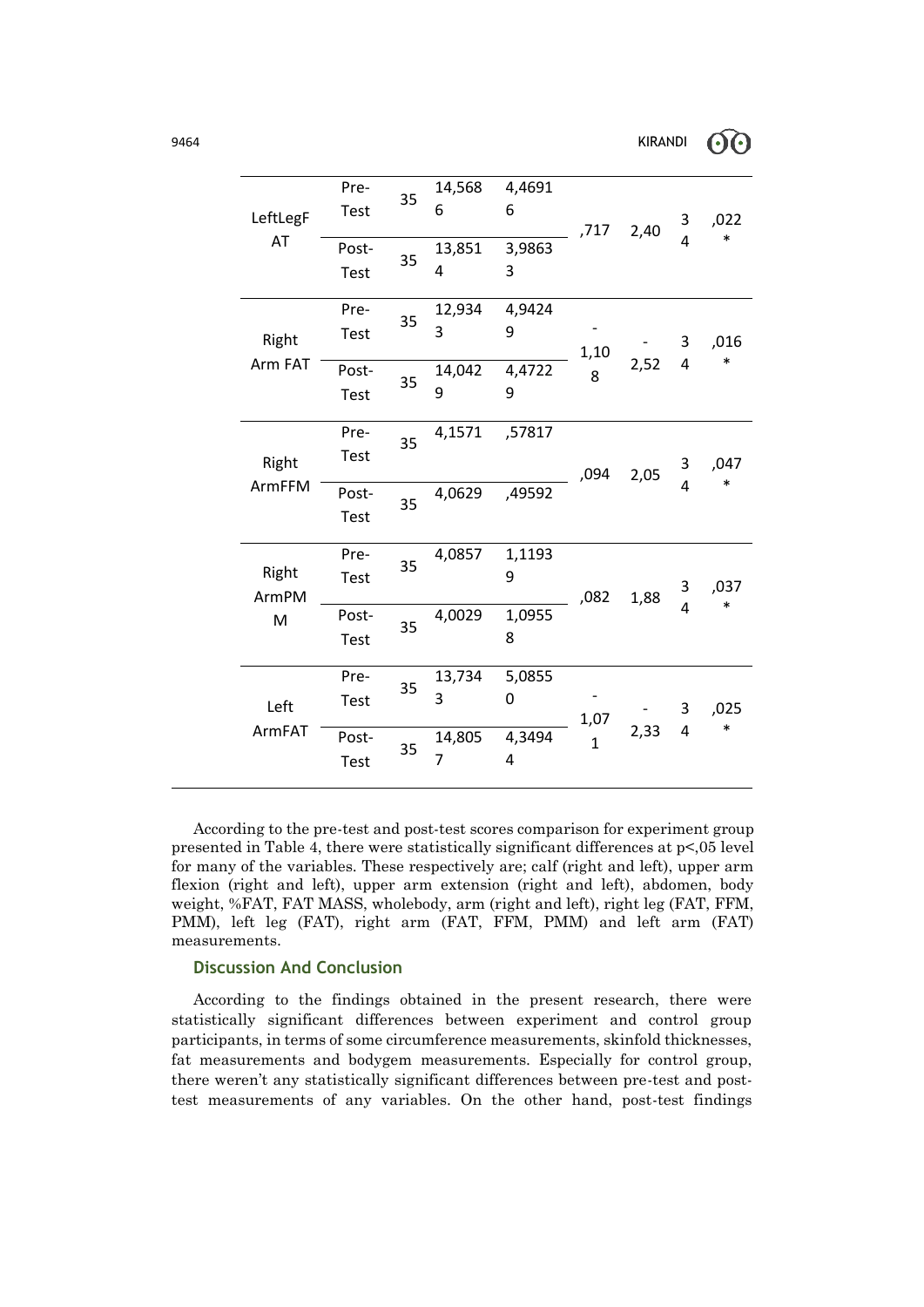obtained from the experiment group showed that regular exercise had positive effects on the physical fitness levels.

One of the previous studies (1986) compared one group of women with the age average of 32.8, who did exercise, and a group of sedentary women with the age average of 27.7 in terms of anthropometric features, and it was reported that there wasn't a significant difference between two groups (Stanford et al., 1993).

Babayiğit et al. (2002) studied the effects of 8-week step training (45 minutes, 3 days a week, medium intensity) on physiological and anthropometrical values among women of 25-32 years old, and reported a significant increase at p<0,05 level.

Zorba et al. (2000) studied the effects of 8-week step exercise (3 days a week) among women (18-24 years old), and they reported significant increases in vertical jump, stretching and aerobic strength values of the experiment group participants.

Scharaff et al. (1991) investigated the acute cardiovascular and metabolic responses to 20 minutes continuous choreographic step exercise among 10 healthy women. According to their findings, aerobic step developed aerobic physical fitness.

Blake et al.(2000), conducted a 14-week exercise program on obese and normal weight women, and compared the effects of exercise on fitness levels on both groups. According to their findings, there were positive changes in MaxVo2, grip strength, muscle endurance, and flexibility (sit-stretch) values of both groups.

İmamoğlu et al. (2002) investigated the effects of 3-month exercise (60 minutes, 3 days a week) on physical fitness, body composition, and some blood parameters among 45 sedentary women, and they reported that there was a statistically significant increase at  $p<0.01$  level in heart beat rates.

In another research, the effects of 12-week aerobic exercises were studied among obese male and female participants (age average: 46.2). The participants did 30 minutes exercise 3 days a week. Their body mass index average, which was  $27,3\pm0.4$  kg/m<sup>2</sup> before the exercises, decreased at a significant level after the exercises (Çolakoğlu and Karacan, 2006).

Akdur et al. (2007) studied the effects of walking and step aerobic exercises on physical parameters of obese women, among 60 sedentary middle aged and young obese women with three different methods, and compared their physical and physiological changes. The participants were divided into three groups.  $1<sup>st</sup>$  group followed a step aerobic exercise program, (60 minutes, 3 days a week, 10 weeks) and a diet program; 2nd group walked for 60 minutes, 3 days a week, and followed a diet program, and the  $3<sup>rd</sup>$  group just followed the diet program. Before and after the experiment, body weight and height, body fat percentage, body mass index, circumference and flexibility measurements were taken from the participants. At the end of the experimental procedure, statistically significant decreases were detected in body weight, body fat percentage and body mass index values of  $1<sup>st</sup>$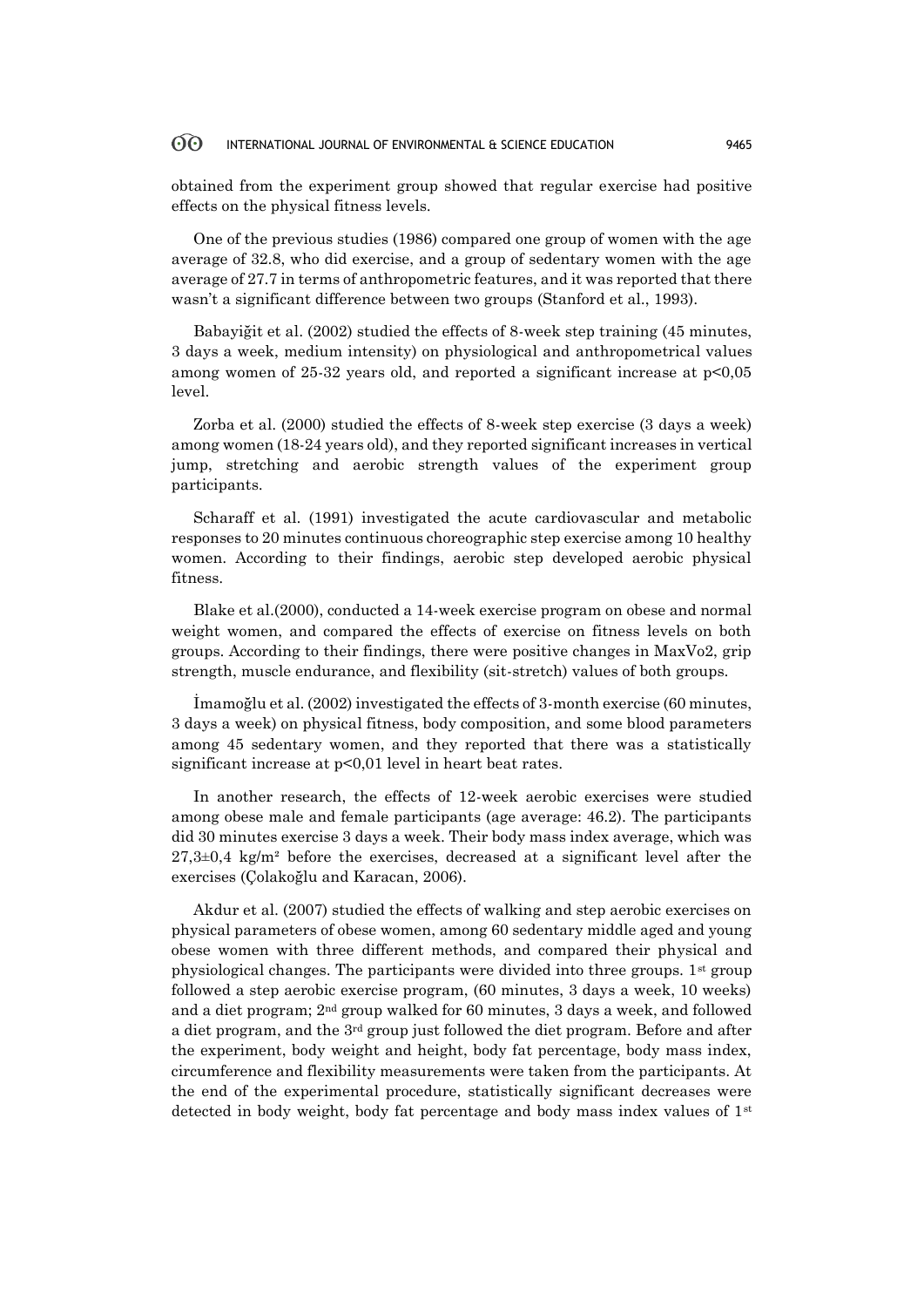and  $2<sup>nd</sup>$  group participants. According to their findings, they reported that stepaerobic training program with low-calorie diet was the most effective method in weight loss (Zorba, 1999).

Kravitz et al. (1997), compared the effects of 12-week step aerobic trainings with and without weights on cardiorespiratory fitness, body composition and muscle strength. They reported that aerobic training, both with and without apparatus, had positive effects on cardiorespiratory fitness body composition and muscle strength among healthy women with no injury risk.

Regular exercises help the development of the parts related the physical fitness. Health related positive effects of physical fitness are on cardiovascular endurance, muscle strength, muscle endurance, body composition, flexibility and muscle relaxation (Herward, 1991).

Another study investigated the effects of participation in 10-week physical activity (aerobic dance and step) program on physical fitness. It was reported that 10-week physical activity program had positive effects on developing flexibility, muscular endurance and cardiovascular endurance, while it didn't have any effects on muscular strength and body fat percentage (Koşar et al., 1998).

Regular exercise has many benefits for middle-aged individuals, and the society is well aware of the fact that physical exercise done at advanced ages affects life quality positively (Aydos and Kürkçü, 1997).

According to the findings of another study, step-aerobic program along with low-calorie diet is the most effective method used in weight loss programs (Tortopet al., 2010).

According to the findings reported by various researchers, individuals who do exercise regularly until advanced ages can perform better than a 20 year-old individual, who has never done any sports, which indicates the importance of doing exercise regularly and consciously (Açıkada and Ergen, 1990).

Many researchers reported that Pilates contributed to weight loss, decreased body fat, and healthy weight loss among over-weight individuals, their physical activities increased, they became stronger, their body fitness developed and the other athletic performances parameters (Bayansalduz et. al., 2016a, b; Can et. al., 2016a, b).

### **Suggestions**

- The present study presented the necessity to conduct more studies in order to encourage sedentary individuals to do sport.
- Further studies can compare the developments of individuals who do group exercise and sedentary individual, and present the necessity of doing sport.

Similar studies can be conducted on larger scale experiment and control groups, with broader samples.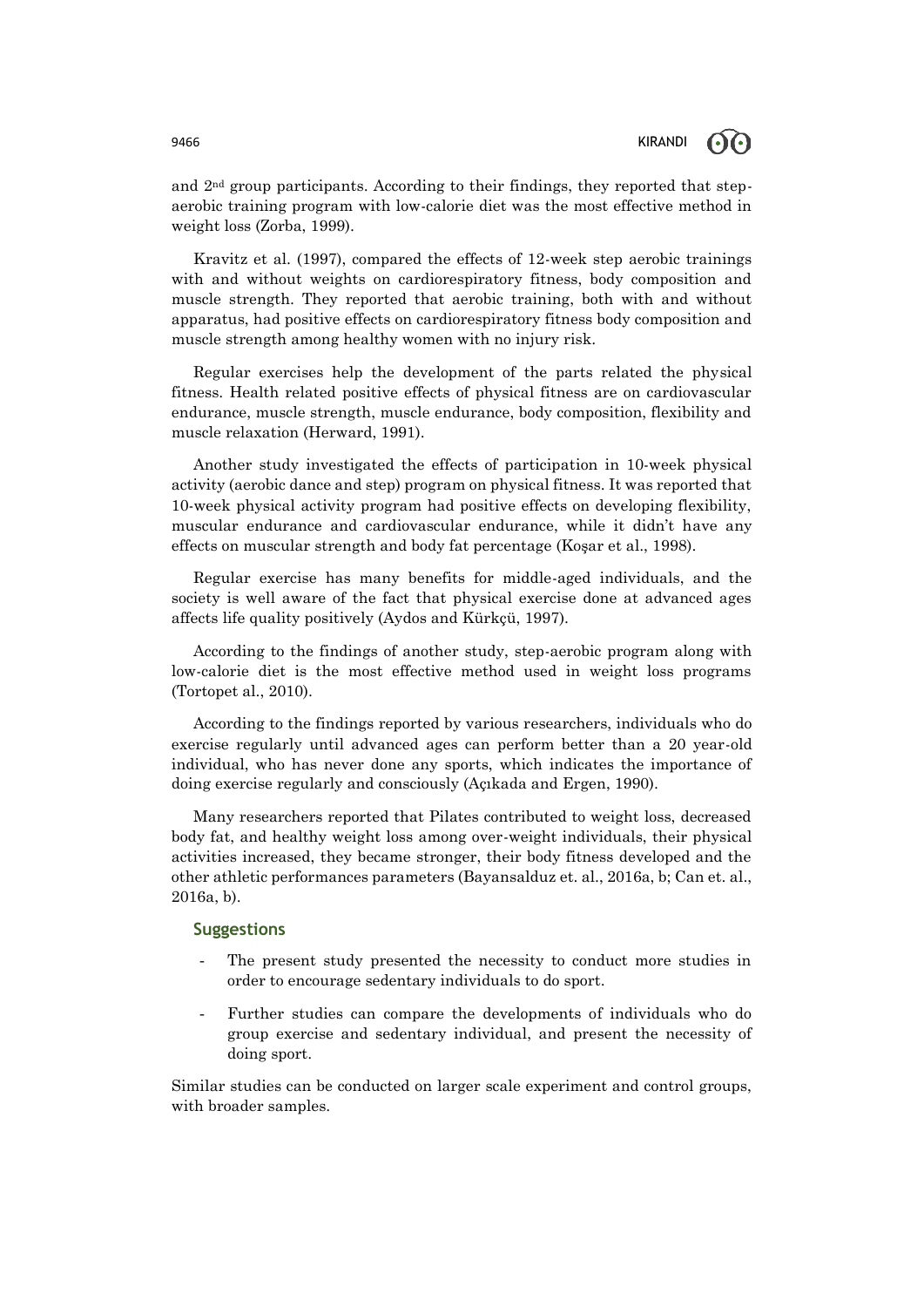### **References**

Açıkada C Ergen E. Bilim ve Spor, Biro-Tek Ofset Matbaacılık. Ankara, 1990; p.187–189.

- Akdur H, Sözen A.B, Yiğit Z, Balota N, Güven Ö. Yürüme ve step aerobik egzersizlerinin obez kadınların fizik parametreleri üzerine etkisi üzerine çalışmaları. İstanbul tıp fakültesi dergisi, 2007; Cilt 70, Sayı 3, p. 064–069.
- Akdur H, Sözen A.B, Yiğit Z, Balota N, Güven Ö. Yürüme ve step aerobik egzersizlerinin obez kadınların fizik parametreleri üzerine etkisi üzerine çalışmaları. İstanbul tıp fakültesi dergisi, 2007; Cilt 70, Sayı 3, p. 064–069.
- Akgül A. (2016). Sedanter Bayanlarda Uygulanan Aero-Plates Ve Kuvvet Egzersizlerinin Fiziksel Ve Kuvvet Özellikleri Üzerine Etkisinin Araştırılması. Süleyman Demirel Üniversitesi Sağlık Bilimleri Enstitüsü Spor Bilimleri Anabilim Dalı, Isparta.
- Aydos L, Kürkçü R, 13-18 yaş gurubu spor yapan ve yapmayan orta öğrenim gençliğin fiziksel ve fizyolojik özelliklerinin karşılaştırılması. Beden eğitimi spor bilimleri dergisi, 1997; 2(2):32.
- Babayiğit G. Zorba E. İrez S.G. ve Mollaoğulları H. 25–31 Yaşları Arası Bayanlarda 8 Haftalık Step Çalışmalarının Bazı Fizyolojik ve Antropometrik Değerlere Etkisi. 7. Uluslararası Spor Bilimleri Kongresi. 27–29 Ekim 2002; p.156.
- Babayiğit G. Zorba E. İrez S.G. ve Mollaoğulları H. 25–31 Yaşları Arası Bayanlarda 8 Haftalık Step Çalışmalarının Bazı Fizyolojik ve Antropometrik Değerlere Etkisi. 7. Uluslararası Spor Bilimleri Kongresi. 27–29 Ekim 2002; p.156.
- Bayansalduz, M., Can, Y., Hazar, K., Boyaci, A., Tanir, H. (2016a). Sporcularin atletik performans düzeyleri ile algilanan optimal performans duygusu arasindaki iliskinin incelenmesi. International Congresses on Education, Sarajevo/Bosnia and Herzegovina, 2-4 June 2016.
- Bayansalduz, M., Can, Y., Erol, M., Karharman, A., Afyon, Y.A. (2016b). Sporcularin antrenman devamliliği ile görev ve ego yönelimli hedefler arasindaki ilişki. International Congresses on Education, Sarajevo/Bosnia and Herzegovina, 2-4 June 2016.
- Blake A, Miller WC, Brown DA. Adiposity does not hinder the fitness response to exercise training in obese women, The Journal of Sports Medicine and Physical Fitness. 2000; 40(2):107–177.
- Can, Y., Bayansalduz, M., Yanar, S., Erol, M., Ocalmaz, S. (2016a). Sporcularda algilanan optimal performans duygusu ile prososyal davranişlar arasindaki ilişkinin incelenmesi. International Congresses on Education, Sarajevo/Bosnia and Herzegovina, 2-4 June 2016.
- Can, Y., Bayansalduz, M., Hacicaferoglu, B., Gunel, I., Tanir, H. (2016b). Sporcularda duygu düzenleme becerisi ile başari motivasyonu arasindaki ilişkinin incelenmesi. International Congresses on Education, Sarajevo/Bosnia and Herzegovina, 2-4 June 2016.
- Cox R.H. SyposiumPapers,AehperdPublication, Washington, USA, 1980.
- Çolakoğlu FF, Karacan S. Genç Bayanlar ile Orta Yaş Bayanlarda Aerobik Egzersizinin Bazı Fizyolojik Parametrelere Etkisi. Kastamonu Eğitim Dergisi.2006; 14(1): 277–284.
- Herward UH, advanced fitness assesmend exercise prescription 1st edition. Texas; uman kinetics books. 1991; p.12-13.
- İmamoğlu O. Akyol P. ve Bayram L. Sedanter Bayanlarda üç aylık Egzersizin Fiziksel Uygunluk, Vücut Kompozisyonu ve Bazı Kan Parametreleri Üzerine Etkisi. 7. Uluslararası Spor Bilimleri Kongresi. 27–29 Ekim 2002; p.19.
- İmamoğlu O. Akyol P. ve Bayram L. Sedanter Bayanlarda üç aylık Egzersizin Fiziksel Uygunluk, Vücut Kompozisyonu ve Bazı Kan Parametreleri Üzerine Etkisi. 7. Uluslararası Spor Bilimleri Kongresi. 27–29 Ekim 2002; p.19
- Koşar Ş.N, Kin A, Aşçı F.H. 10 Haftalık fiziksel etkinlik programına katılımın fiziksel uygunluğa etkisi. Spor Bilimleri Dergisi, Journal Of Sport Sciences, 1998; (9),2,3-11.
- Kravitz L, Heyward VH, Stolarczyk LM, Wilmeding V, physıcal fitness programs and actities weighttraining. Journal of strength and conditionning research 1997;11(3):p194-199
- Nieman D.C., Trone G.A, Austin M.D. A New Handheld Device For Measuring Resting Metabolic Rate And Oxygen Consumption. J Am Diet Assoc, 2003.
- Persis, M.J. TheOrigins Of Bodybuilding. Natural BodybuildingAndFitness, 1999.
- Scharafolson M, Williford HN, Smith HF, the heart rate VO2 relation ship of aerobik dance: A comparision of target heart rate metods journel of sports medicine and physical fitness, 1991; 32.372-377.
- Scharafolson M, Williford HN, Smith HF, the heart rate VO2 relation ship of aerobik dance: A comparision of target heart rate metods journel of sports medicine and physical fitness, 1991; 32.372-377.
- Stanford D, Stanford PR, Velasquez KS, aerobic reguirement of bench stepping. İnternational journal of sports medicine, 1993; 14;129-133.
- Stanford D, Stanford PR, Velasquez KS, aerobic reguirement of bench stepping. İnternational journal of sports medicine, 1993; 14;129-133.
- Stutley M., Stutley S. A Dictionary of Hinduism.Harper&Row, London, 1977.